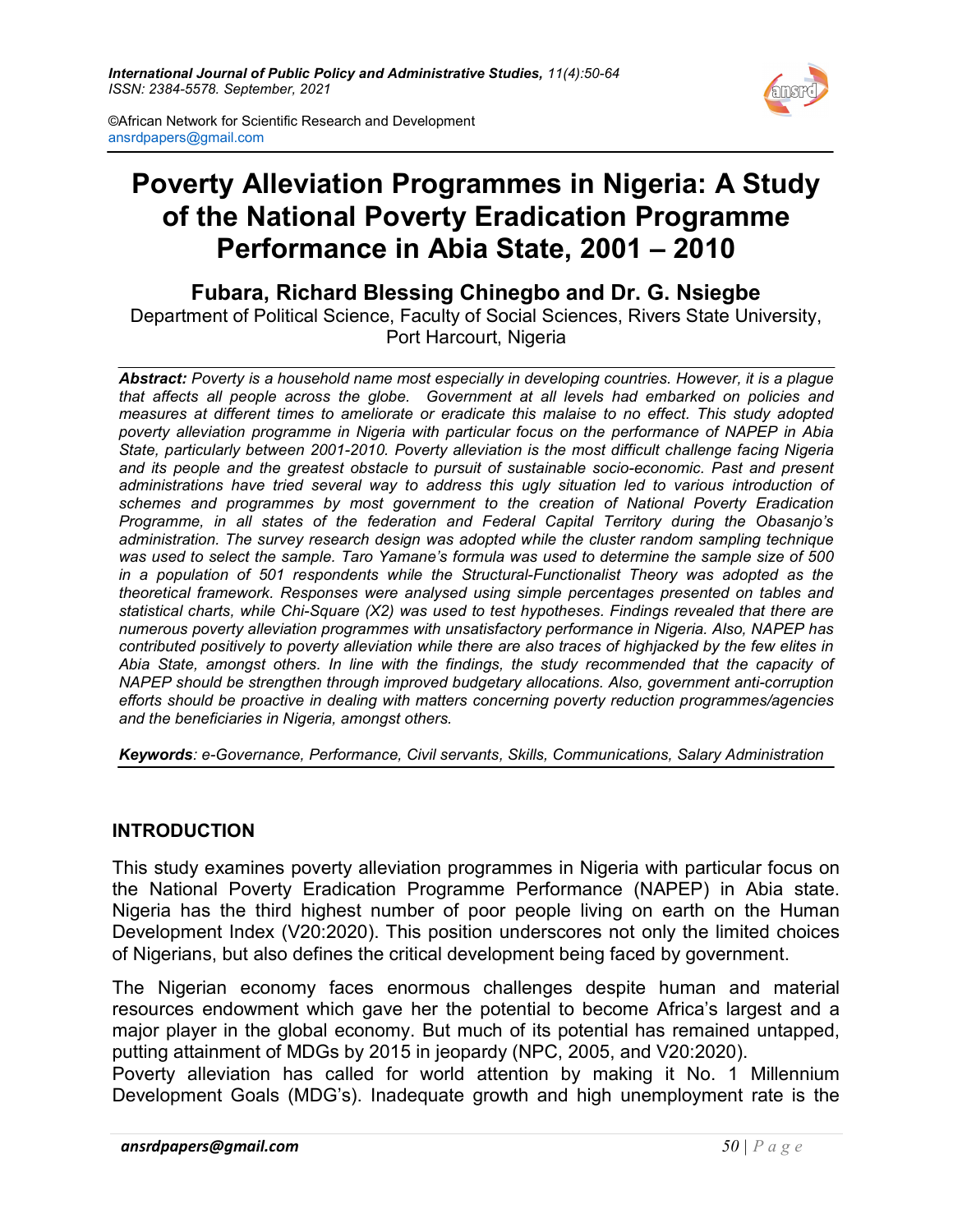main cause of poverty in Nigeria. According to NPC, (2005) poverty alleviation is the most social menace facing Nigeria and its people and the greatest hindrance to the pursuance of sustainable socio-economic growth. The overall goal of economic development is improvement in human well-being.

Evidence had shown that the poverty line in Nigeria has been on the increase from 27 percent in 1980 to 66 percent in 1996, by 1999 it estimated that more than 70 percent of Nigerians lived in poverty (NPC, 2005). Life expectancy is a mere 54 years, and infant mortality (77 per 1,000) and maternal morality (704 per 100,000 live births) are among the highest in the world.

According to NPC 2005, Aminu and Onimisi, 2004 and Eleagu, 2013 averred that the sorry state of poverty in Nigeria led to World Bank (1996) to describe Nigeria as a paradox. This is because Nigeria is a country of immense wealth with human, agricultural, petroleum, gas and large untapped solid minerals, yet with high level of poverty line. Particularly worrisome is that the country earned over US\$300 billion from one resource- petroleum- over decades of the twentieth century. But rather than record progress in national socio-economic development, Nigeria retrogressed to become among the poorest countries whereas she was supposed to be among the richest.

Over the years, Nigerian government had made different attempts to reducing the poverty line in Nigeria which led to different poverty alleviation programme. Poverty alleviation is one of the challenge facing the third world countries and the greatest hindrance to the pursuance of sustainable socio-economic growth (NPC, 2005, Baghebo and Emmanuel, 2013). Inadequate growth and high unemployment rate is the main cause of poverty in Nigeria. The lack of growth affects a range of activities in the economy and to boost the economic growth is to empower the people as a means of revitalizing the weakened social pillar. Majority of Nigerians citizens according to (2006 census) citizens live below the poverty line and have limited or no access to basic necessities for a decent human existence. These necessities include potable water, good housing, clothing, shelter, adequate nutrition, basic education, primary health care, security, reliable transportation, sound infrastructure and sustainable sources of livelihood (NPC, 2005, V20:2020 and Amadi, 2014).

The poverty line in Nigeria have stratified between the haves and have not, between the north and the south, between the educated and the uneducated. Poor people are more likely to live in rural areas and have larger families than the rest of the population thereby given room for tensions and social conflicts which has eroded the fabric that held the society together (NPC, 2005). Social conflicts in various localities in Nigeria has increased poverty not only in areas affected by inflows of internally displaced people but people not displaced often face inadequate infrastructure and other facilities needed to earn a decent living (NPC,2005).Poor parents beget poor children, creating a kind of dynasty of meeting the MDGs statistics from the 1996 survey indicate that poverty is deep and pervasive, with an estimated 70 percent of the population living in poverty (NPC, 2005).

In addition, Nigeria records gross under achievement of the Millennium Development Goals (MDG's) with a significant amount of its population still living below the poverty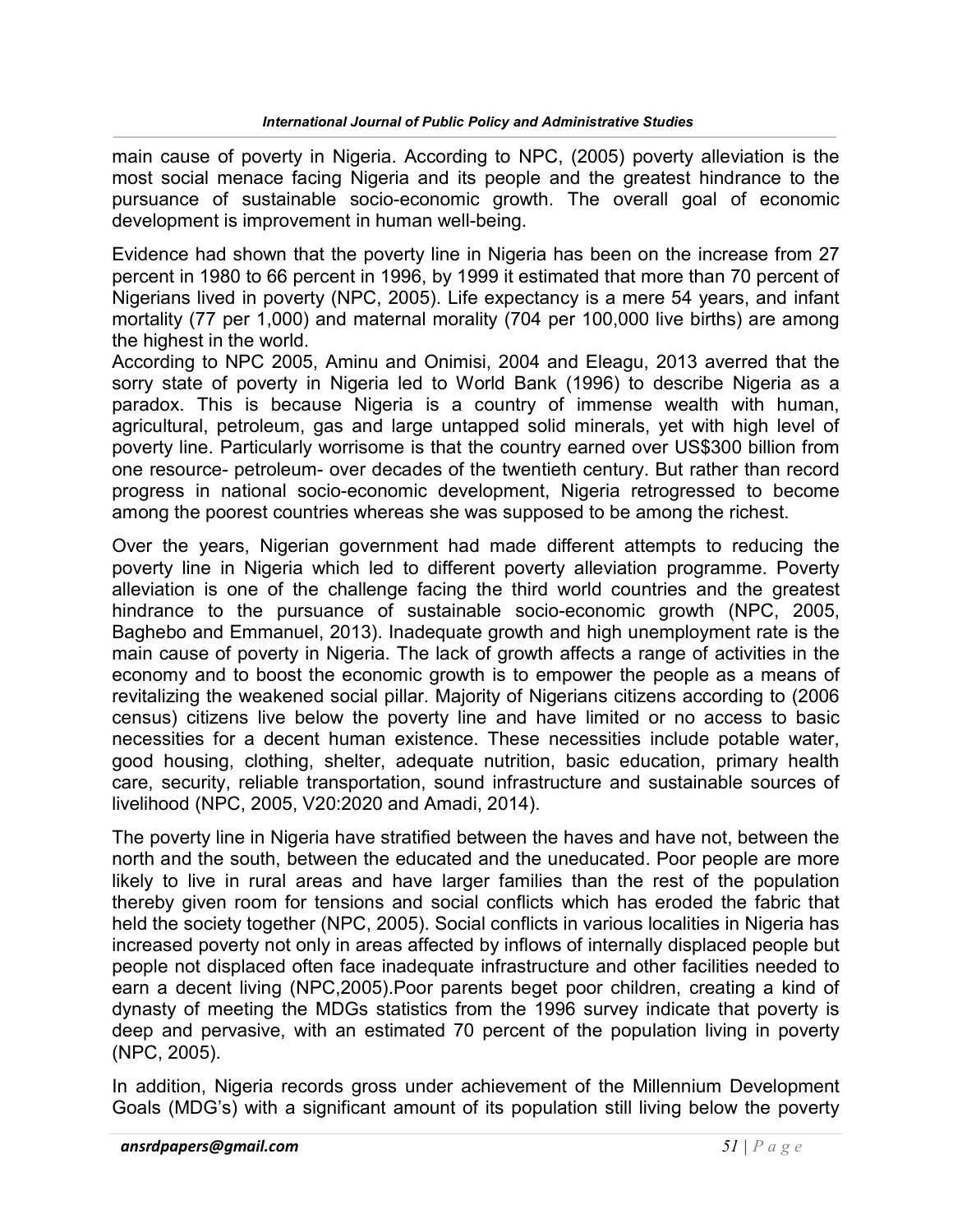line, and with food insecurity among others. According to Ukpong (as cited in Eleagu, 2013) observes that poverty subjects one not to be respected or regarded as a person in the society. To ameliorate poverty in Nigeria, attempts have been made by various governments to curb the challenge of poverty. It is observed that people no longer suffer and smile but suffer, cry and die. The height of poverty line in Abia State is worrisome, according to Anyebe (2014) affirmed that inspite of most governments efforts on embarking on one form of poverty alleviation strategy or the other the extent to which these programmes have impacted on the poor or positively reduce the poverty rate in Abia state is on the minimal. United Nation's Development Programme report (as cited in Eleagu, 2013) posits that Nigeria is 141 poorest nations on Human Development Index and number 20 poorest countries in the world with 70% of its population been poor and 54.4% living in absolute poverty. It is observed that the fight against poverty is yet to record any success in the alleviation of poverty line in Nigeria.

Evidence had shown that poverty has been a serious menace confronting Nigeria since independence in 1960. According to Kale (as cited in Eleagu, 2013) averred that the poverty line in Nigeria has increased with almost 100 million people living on less than \$1 a day despite strong growth. He also went further to state that those living in absolute poverty are those who can only afford the basic essentials of foods, shelter and clothing and if measures are not taking into cognizance to break the gap between the rich and the poor that the poverty line will be on increase by 2011. Also according to Kale (as cited in Eleagu, 2013) poverty line has slightly increased to 71.5 percent, 61.9 percent and 62.8 percent respectively in 2011 and the Gross Domestic Growth had also increased since then. Most governments in Nigeria have introduced policies, programmes and strategies geared towards the reduction of poverty but with no good success.

Anyebe (2014) averred that the introduction of Agricultural Development Projects (ADP) of 1975 and Operation Feed the Nation (OFN) initiated by the Obasanjo's administration. The aim of the programmes was for the people to have adequate food and fight against hunger which is an element of poverty alleviation in Nigeria. Also in 1986, The Shagari's Administration introduced the Green Revolution (GR) to improve agricultural production and ensure the development of rural dwellers through agro industries, good network of feeder roads, educational facilities, health facilities, electricity, potable water and the like in the rural areas (Amadi, 2014). According to Amadi and Anyebe (2014) noticed the programmes launched by Babanginda to deal with absolute and relative poverty such as the Directorate of Food, Roads, and Rural Infrastructure (DFRRI) and Better Life Programme to the mobilization, empowerment of women at the grass root level. Also during the Abacha administration Community Bank (CB) and Petroleum Trust Fund (PTF) was launched to reduce poverty line in Nigeria to its bearest minimum. The transition to democracy between 2001 - 2010 laid a solid foundation for economic growth and development in Nigeria by Obansanjo launching a Poverty Alleviation Programme (PAP) to eradicate poverty thereby providing over 200,000 menial-based jobs and creating employment to increasing restive youths (NPC, 2005 &Anyebe, 2014).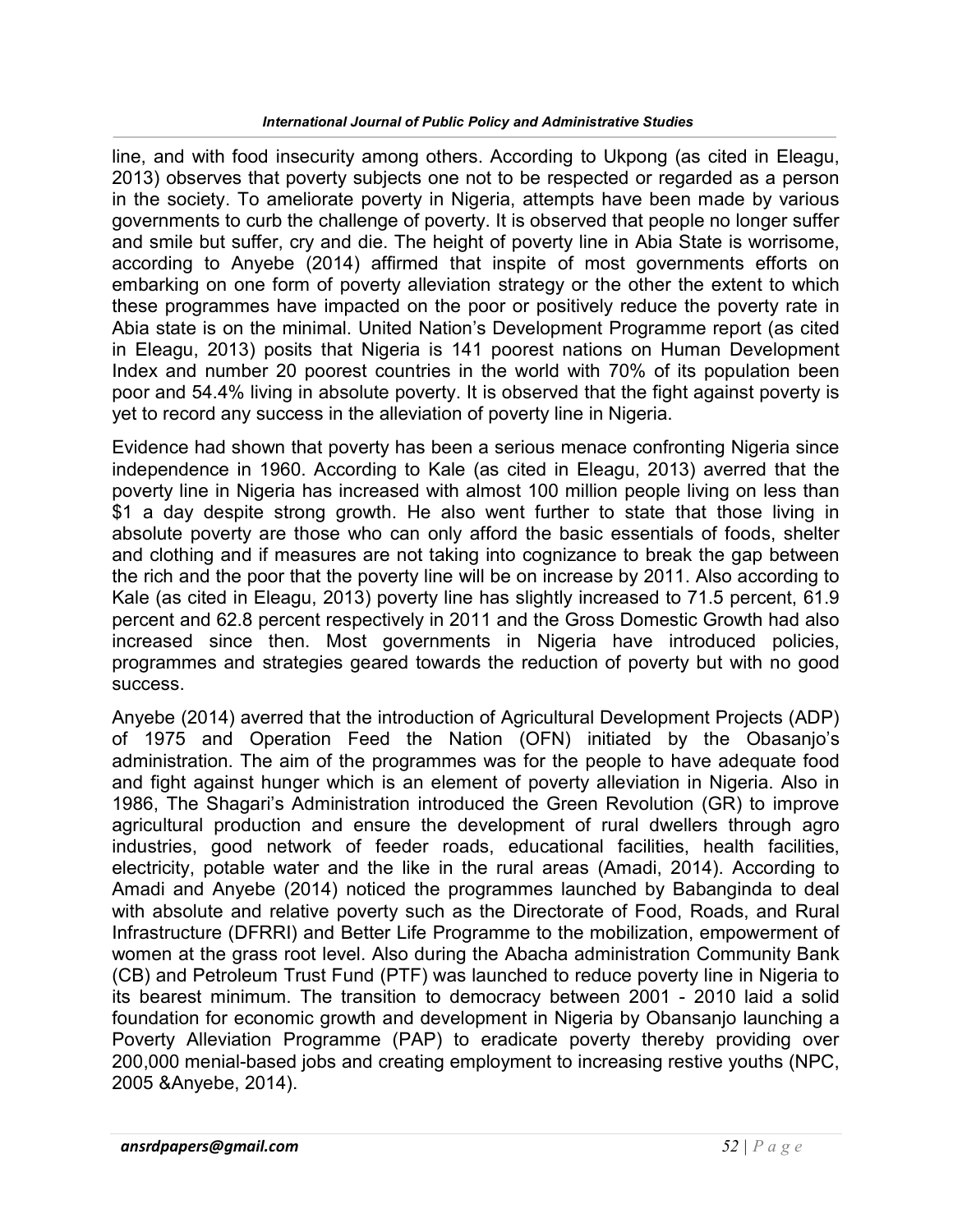In order to ameliorate the poverty line in Abia State; a take-off grant of N6 billion was given for the establishment of the NAPEP schemes in all the states of Nigeria. A study in 2011 cited in Eleagu 2013 observed that 100,000 unemployed youths were trained under its Capacity Acquisition Programme (CAP) while 5,000 were trained as fashion designers. Also 50,000 unemployed graduates also partook in the NAPEP Mandatory Attachment Programme, (MAP).

The CAP and MAP was the programme initiated in Abia State to train people both secondary school levers and graduates. The secondary school leavers were trained in various skills and menial jobs in the areas of agriculture, construction of roads, motor mechanic, hair dressing, furniture making, tricycle (keke) after which they are mobilized to start up their own business so as to get a better living for themselves and their immediate family. It is observed that with huge amount of money sunk for the alleviation of poverty in Nigeria, poverty line is still alarming if not tripled over decades.

According to Tersoo 2013 cited in Eleagu, 2013 affirmed his study on NAPEP on wealth creation in Benue state by saying that Nigeria is a country endowed with rich and natural resources, but over populated with poor people which implies "poverty in the midst of plenty". Also Tersoo noted that in 1960 the poverty line was 15% of its population and in 1980 it rose to 28%, while in 1985 arose to 46% which dropped 43% in 1992. By 1992, the Federal Office of Statistics estimated poverty rate in Nigeria rose to 66%.

NAPEP got all forms of governments, civil society organization, research institutions, organized private sector, women groups and concerned individuals in the eradication of poverty in Nigeria (Eleagu, 2013).

But after about four months of NAPEP implementation there was harsh criticisms of the programme by the public that led the government to constitute an Ad hoc panel to review it and in 2001 four other schemes of NAPEP was established to centrally fight against poverty from all forms of government according to Francis &Nweze (as cited in Eleagu, 2013). The failure of most government to alleviate poverty as was envisaged by the MDGs prompted the initiation of NAPEP.

# LITERATURE REVIEW

#### Poverty Alleviation

Poverty alleviation is one of the most difficult challenges facing any third world countries where, on the average, majority of population are still living in abject poverty. Evidence had shown in Nigeria the number of those poor is alarming, for instance the number increased from 27% in 1980 to 46% in 1985 and to 67% in 1996, by 1999 it increased to more than 70% according to Baghebo, and Emmanuel 2015, Amadi, 2014, Eleagu, 2013 and NPC 2005,. The high incidence of poverty in the country has made poverty alleviation strategies important policy options over the years with varying result.

Iwuoha and Obi, 2013 cited in Eleagu, 2013 affirmed poverty alleviation as programmes aimed at improving the living standard. Also Baghebo and Emmanuel, 2013 views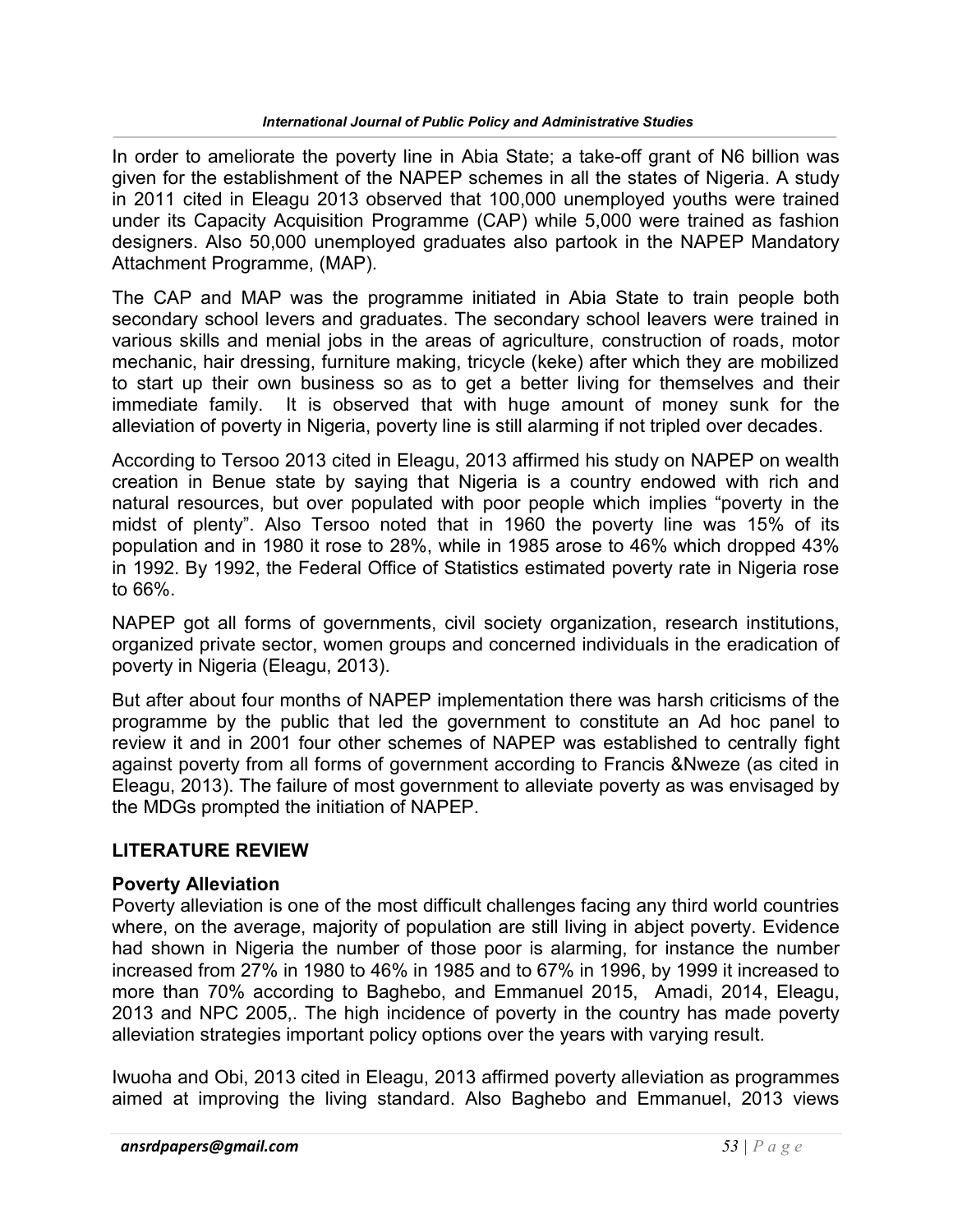poverty alleviation as programmes in Nigeria which the government objectives is to revamp and rebrand the economy.

According to Reutlinger cited in Banjo, 2019 defines poverty alleviation as the set of purposive acts and processes taken by the government both state and globally to look into the problems of poverty. Ogundikpe cited in Banjo, 2019 conceptualized poverty alleviation as the efforts made by people to provide the basic necessities of life to his family. In the view of Ogundikpe alleviation strategies will be a success when given proper attention to address issues, identify the measures to be adopted and look at it properly for who will benefit from it.

The election of Chief Olusegun Obasanjo as the President and Commander in Chief of the Nigerian Armed Forces amidst thunderous expectations of a new dawn and the mountain of problems and decay the country have found itself over the years took a radical departure from his predecessors. His first tenure in office was on the consolidation of democracy and thereafter, he focused on banking and Telecommunication reformation. He also initiated the NEEDS, SEEDS, and LEEDS at all levels of the state. The NAPEP among others is indeed a national policy instrument for the reduction of poverty and sensitizing development in the country (Amadi, 2014, Baghebo and Emmanuel, 2014, NPC, 2005 and Obadan, 2002).

The Aim of the alleviation programme is on wealth creation, creation of employment, reduction of poverty and the general orientation of values of the programme.

#### Poverty Eradication

There have been government attempts at PAP and eradication of which NAPEP are the most recent ones. The rationale behind the definition of NAPEP was established in 2001, by the Obasanjo's administration as a corrective and alternative poverty alleviation eradication programme with the purpose of improving the living conditions of the Nigerian populace, especially the poor and the unemployed according to Iwuoha and Obi, 2012 cited in Eleagu, 2013. The mandate of NAPEP is to eradicate all forms of poverty, ensure better delivery and maximum impact and effective utilization of available resources. To achieve effective poverty eradication led to the establishment of YES, SOWESS, RIDS and NRDCS.

Poverty eradication is the ability to increase the basic needs of life such as having enough and adequate food to eat, good water to drink, good network of roads, power supply, good housing, quality education, shelter, adequate health care facilities, and free from indebtedness and dependency. Poverty alleviation Scheme was to reduce absolute poverty in Nigeria to its nearest minimum; absolute poverty in this context connotes a condition in which a person is unable to provide her basic livelihood for human survival such like food, clothing, shelter, transport, education, health and the like. To actualize the dream of the poverty eradication in Nigeria means that all Nigerian would be provided with the following:

- a) Steady source of good income
- b) Basic health care services or facilities
- c) Good quality and high nutritional diet
- d) Good quality education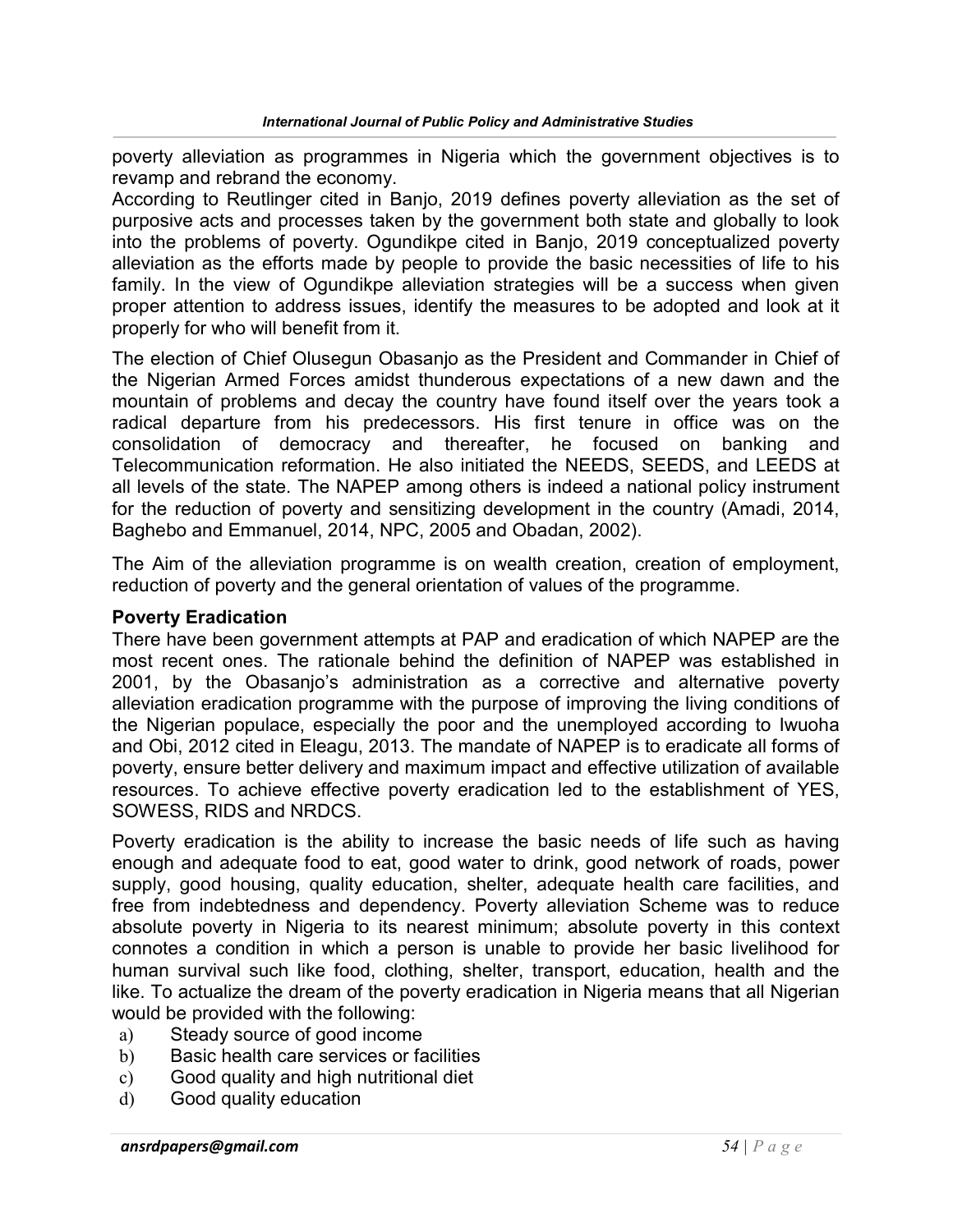- e) Good portable drinking water
- f) Good standard housing units
- g) Good road network and other means of transportation.
- h) Stable and affordable power supply.
- i) Good security and environment for production and trades.

According to Aliyu 2001 (cited in Amadi ,2014) opined that various tiers of government were involved to provide jobs to about 214,367 graduates and unemployed restive youths who were to be paid N3,500,00 every month while the federal government rolled out plans to still maintain continuity with the participants of the programmeswhich is categorized into three groups. These are:

- i) Skilled unemployed
- ii) Unskilled and uneducated
- iii) Unskilled /Semi unemployed
- 1) Skilled Unemployed: These groups of persons are trained in various vocational skills but need mobilization to enable them establish sustainable liable ventures.
- 2) Unskilled and uneducated: This are group of persons who need formal education through the Universal Basic (UBE) programme and after which they would be provided with permanent menial jobs in the areas of agricultural road maintenance, tree planting.
- 3) Unskilled /Semiskilled Unemployed: This is the combination of persons without formal educational training but need to be trained for a period of three to twelve months and after which they will be incorporated to a construction or manufacturing companies for a period of three years to enable them acquire additional skills. They will therefore be settled with micro-credits.

# An Overview of NAPEP in Nigeria

In Nigeria, poverty has evolved over decades to become a critical development, poverty alleviation expresses the efforts of government, non-governmental organization and other agencies to improve or provide a better condition to the poor. The improvement of the general condition of man is to have self-respect, free to make his or her own decisions of life, and empowering the poor to participate in socio-economic and political decisions. The purpose of poverty alleviation is to empower the poor which embraces total transformation of the economic, social, psychological, political and legal circumstances of those not in the corridors of power. The purpose for the evolvement over years is centrally focused on rural development and eradication of poverty.

According to the World Bank Report 2020 and Aluko 1995 cited in ObikezeAnanti, and Onyekwelu, 2015 views poverty as the inability to get a minimum standard of living and lad of command to provide for his or her consumption. Agbi (2011) cited in Obikeze, Ananti, and Onyekwelu, 2015 averred that poverty in Nigeria is characterized by hunger, homelessness, malnutrition, alaruming rate unemployment, human trafficking, kidnapping, drug abuse, and prostitution among others. She also argued that majority of Nigerians are living in abject poverty which handful of persons live in opulence.

However, in a bid to reduce the alarming rate of poverty in the country has led to diverse government adopting one poverty reduction strategy or the other but have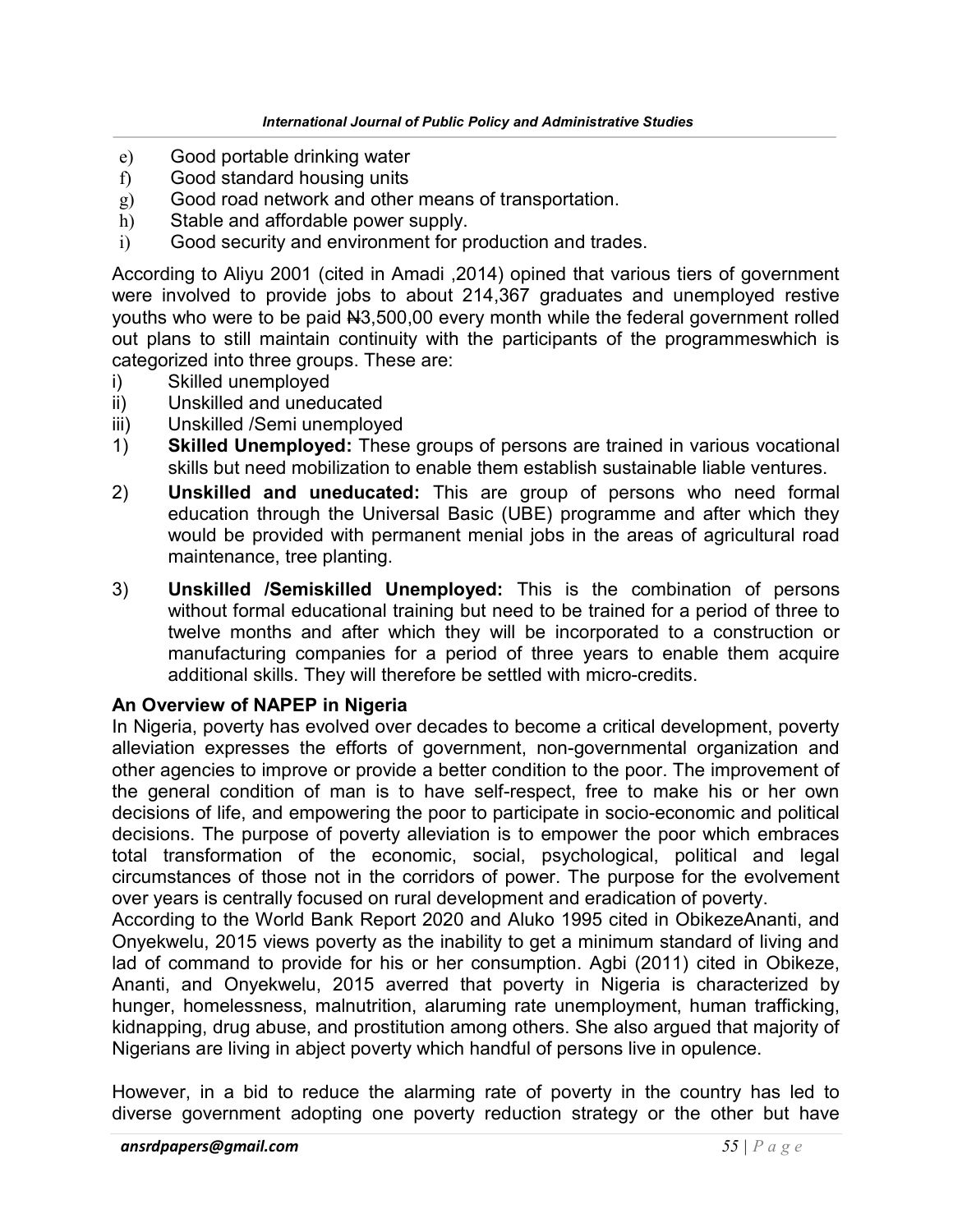yielded little or no success. The dawn of democracy in 2001 gave an impetus to address the needs of the poor and underprivileged. The Obasanjo's administration initiated the PAP with the aim of promoting employment and fighting against unemployment. There was a colossal wastage that led to the establishment of NAPEP, in 2001, with the purpose of eradicating poverty. Through the NAPEP, ministries such as Agriculture and Rural Development, Education, water Resources, power and steel, employment labour and productivity, women affairs and youth development, Health, works and housing environment, finance and National planning commission also worked in collaboration with NAPEP.

Again, agencies like Universal Basic Education Commission, (UBEC), Nigerian Agricultural Cooperative and Rural Development Bank (NACRDB), River Basin Development Authorities (RBDA), Small and Medium Industries (SMI), Bank of Industry (BOI), Power Holding Company of Nigeria. (PHCN), National Directorate of Employment (NDE), National Primary Health Care Development Agency (NPHCDA), and Federal Mortgage Bank of Nigeria. (FMBN), Incorporated to make NAPEP a success.

According to Abdullahi, 2008 cited in Anyebe, After about four months, of NAPEP establishment was marred with criticisms of over- centralization, unsustainable design, over polarization , irregular payment, uncoordinated management and lack of monitoring logistics and high-level of corruption.it was on this premise, that President Olusegun Obasanjo set up a presidential panel headed by Professor Ango Abdullahi to look into the blueprint for Youth empowerment scheme which after their findings led to the recommendation and replacement of NAPEP which gave birth to the following schemes.

- 1. Youth Empowerment Scheme (YES): This provides Job Opportunities in skills acquisition, employment and wealth creation to youths. The primary aim of the programme is to empower the youth economically.
- 2. Rural Infrastructure Development (RIDS): The aim of the programme is to provide and irrigation of water rural-urban transportation; rural telecommunication, rural energy and power supply.
- 3. Social Welfare Services Scheme (SOWESS): This scheme ensures the provision of quality forms and special education, health care services, remedial programmes for destitute and physically challenged and so on.
- 4. National Resources Development and conservative scheme (NRDCS): It educates the farmers on the negative effect on the prolonged use of synthetic fertilizer on soil quality and encourages the usage of organic fertilizers for better soil protection and preservation.

#### Empirical Review

Diverse studies reveal that poverty is a global phenomenon as ascertained by the United Nations Development Programme (UNDP). The empirical findings of poverty alleviation were achieved by reviewing others related literature.

According to central Bank of Nigeria 1999 cited in Alfa, Otaida and Audu, 2014 defines poverty as:

5.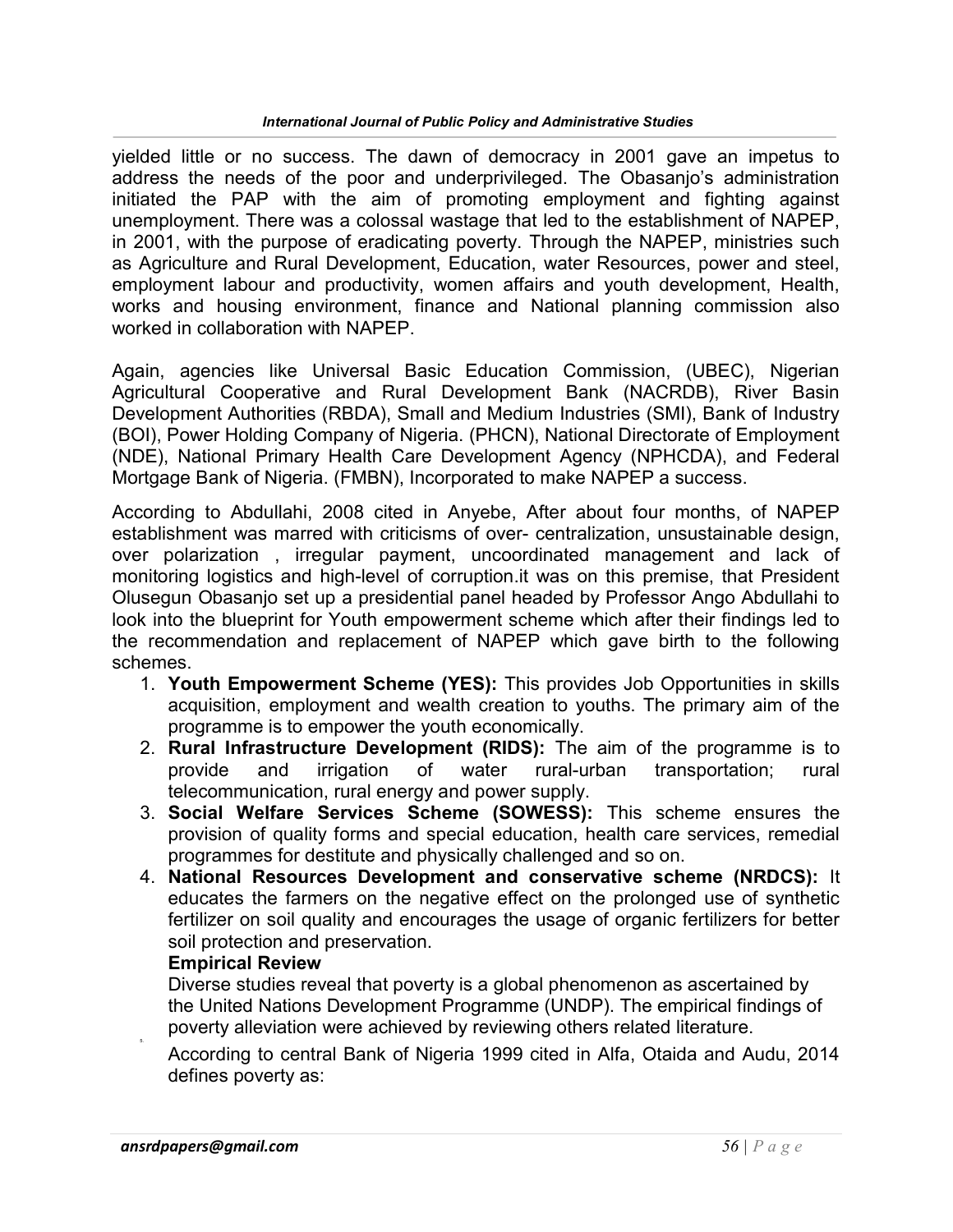A state where an individual is not able to cater adequately for his or her basic needs of foods, clothing, and shelter; is unable to meet social and economic obligations, lacks gainful employment, skills, assets and self-esteem, and has limited access to social and economic agriculture such as education, health care, potable water, sanitation and consequently has limited chance of advancing his or her welfare to the limit of his or her capabilities.

With the Central Bank of Nigeria (CBN) view of poverty showed the growing incidence of poverty in Nigeria have stratified Nigeria society between the haves and have-nots, between the educated and the uneducated. The implication of this is that the inability to provide for the family could make one to do anything to keep his family going. And for him to be respected, recognized and regarded in the society, would push him to indulge in one crime or the other. According to New Express as cited in Eleagu, 2013 observed in the 1990s, Abia witnessed high rate of criminality such as armed robbery, kidnapping, illicit drug dealing, child trafficking, prostitution and the like. According to World Bank's View on poverty as the inability of a person to provide or meet his basic needs. A person is seen to be poor when he lives below minimum level.

A closer observation reveals that those involved in the various heinous crime in the state are people without any form of job, skill who fend for themselves, family and siblings who are no longer working as a result of ill health, aged to take care of themselves. It is observed that poverty and unemployment gives room to social ills by increasing social tensions that has eroded the fabric that held the society together Ukpong cited in Eleagu, 2013 observes that poverty subjects one not to be respected or regarded as a person on the society. The study concluded that to get the society free from criminality and the economy on firm footing, there should be adequate well paid employment or skill that will shift their mentality from poverty and vice-versa. Bello et al. (2010) cited in Osmond 2015 examine views the poverty situation in Nigeria by using data of economic growth and Millennium Development Goals (MDGs) expenditure. Atoloye, 1997 in cited Osmond, 2015 in the study, "strategy for growth-led poverty alleviation in Nigeria" averred that for fast and sustained growth, the new industrial strategy will call for good use of infrastructure which serves as a poverty reduction strategy, noting that the economy of a country can only be boosted in a stable macroeconomic environment and with the right-factors of production. According to the study, the economic growth of a country cannot be sustained in trade deficit that cannot be financial. Maduagwu 2000 cited in Osmond 2015, in the poverty alleviation programmes views domestic investment will boost economic growth and development such as rule of law, infrastructure and education. The rule of law "ensures life and security, gives rights and obligations which can help in reducing political risks to investors and to cut down transportation costs". Business does not thrive in an environment heated up politically.

According to Aliyu and Dansabo (2017) observes that Nigeria does not need any new policy on development and poverty alleviation programmes. All it needs s to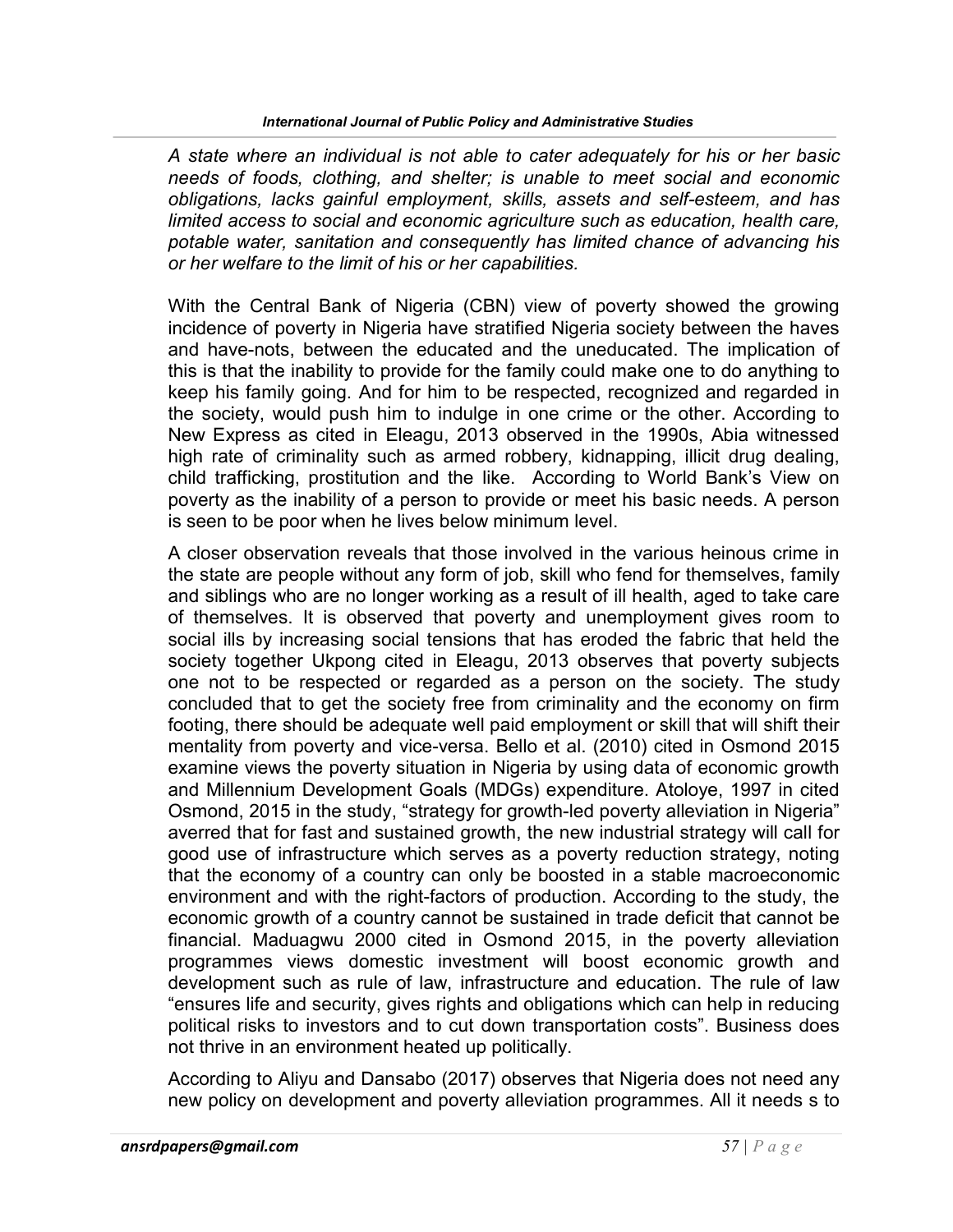show seriousness in the implementation of existing policies to look into Nigerian poverty and fight against weak governance in all its ramifications. The indicators analyzed in the study were (policy inconsistency, lack of accountability and probity in programme implementation, poor coordination of programme, inadequate funding. Also Chukwuemaka cited in Aliyu and Dansabo also supported their view of Aliyu and Dansabo that the failure of poverty alleviation programmes in Nigeria is due to poor implementation, incompatibility of policy goals, bad governance, discipline, lack of evaluation monitory policies, and inadequate finding.

In line with the above, Khalid [11] cited in Aliyu and Dansabo argued that the responsibility of various administrations to reduce poverty have been ad hoc and uncoordinated. To buttress his point, he outlined some major factors hindering the success of government effort in the alleviation of poverty, which are: poor coordination, the absence of comprehensive policy framework, ineffective targeting of the poor leading to leakage of benefits to unintended beneficiaries, overlapping of functions which led to institutional rivalry and conflicts, the absence of sustainability mechanism in programme and projects and lack of involvement of the poor especially the unemployed in project design, implementation, monitoring and evaluation.

Aliyu, 1999 cited in Taiwo and Agwu, 2016 attributed to the failure of poverty reduction programmes in Nigeria to the fact some functions of these agencies and programmes have been duplicated which gives room to unnecessary single influences and interests. Also in some cases, the implementation agencies have been wrongly identified and the roles and functions have been wrongly given out or allocated. Thirdly, there is nonexistence of the right or appropriate implementation agencies which creates gaps in the implementation. Again, there is the problem of poor management, poor accountability and transparency, high level dishonest, pursuit of personal or parochial interests, poor staffing, incompetence, lack of commitment, among the rank and file of the workers in many of the implementation agencies.

Participation must-be prioritized in the issue of poverty alleviation programmes and to achieve success all hands must be in deck (especially the poor for whom the progrmmes is introduced) must be involved from planning it implementation stages as is the case with non-governmental organization and international organizations poverty alleviation programmes. Participation does not only accounts for major failure of the programmes, but it shows the apathy among the people towards government poverty alleviation programmes in Abia State.

# METHODOLOGY

The survey research design was adopted while the cluster random sampling technique was used to select the sample. Abia State has a total population of 4,112,230 with 17 local government councils/areas. Taro Yamane's formula was used to determine the sample size of 500 To achieve consistency in results, tests and re-test method was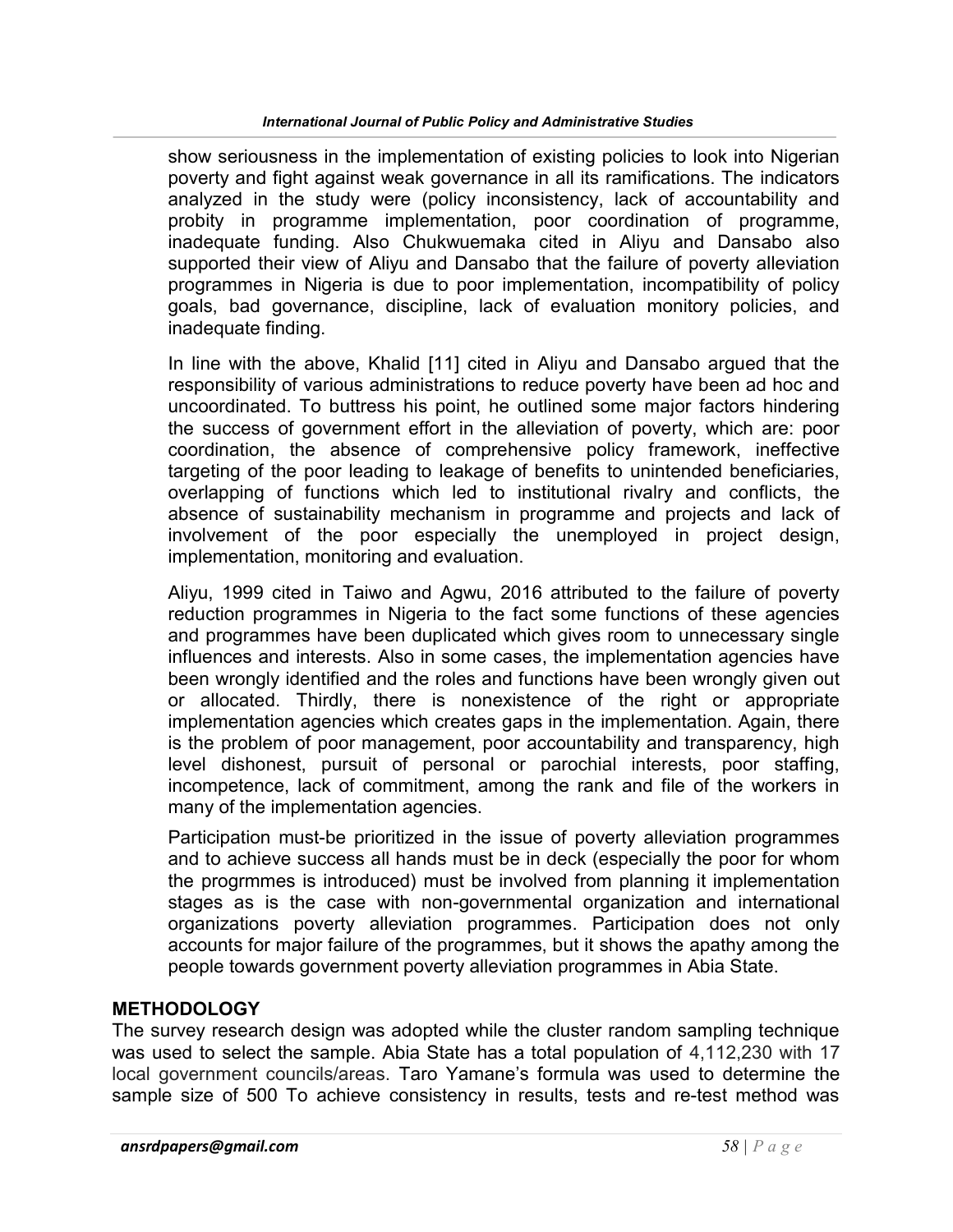employed to test the reliability of the instrument that was carried out on a repeat of same instrument on (10) purposively selected respondents within Abia State and was done within the time interval of two weeks after the initial test. Responses were analysed using simple percentages presented on tables and statistical charts, while Chi-Square (X2) was used to test hypotheses.

# DATA ANALYSIS AND DISCUSSIONS

|                                          |  |  | Table 1 (Hypothesis 1): There are no poverty alleviation programmes and their |  |
|------------------------------------------|--|--|-------------------------------------------------------------------------------|--|
| performance in Nigeria between 2001-2010 |  |  |                                                                               |  |

| Computation of Chi-Square $(X^2)$ |    |    |                            |                                          |                             |  |  |
|-----------------------------------|----|----|----------------------------|------------------------------------------|-----------------------------|--|--|
| <b>Cells</b>                      | Fo | Fe | Fo<br>Fe<br>$\blacksquare$ | Fe <sup>2</sup><br>(Fo<br>$\blacksquare$ | - $Fe)^2$ ÷ Fe<br><b>Fo</b> |  |  |
|                                   | 40 | 37 | っ                          |                                          | 0.243                       |  |  |
| в                                 | 15 | 18 | -3                         |                                          | 0.5                         |  |  |
|                                   | 20 | 24 |                            | 16                                       | 0.667                       |  |  |
|                                   | 15 |    |                            | 16                                       | 1.455                       |  |  |
|                                   |    |    |                            |                                          | 0.167                       |  |  |
|                                   |    |    |                            |                                          | 0.333                       |  |  |
| G                                 |    |    |                            |                                          |                             |  |  |
| H                                 | 3  |    |                            |                                          |                             |  |  |
| ∨2                                |    |    |                            |                                          | 3.365                       |  |  |

Source: Field Work, 2020.

Decision Rule: The degree of freedom is calculated as 3. The critical value of 5%  $(0.05)$  = 7.815 level of significance as compared with the  $X^2$  =3.365. The result of the test of this hypothesis indicates that there are poverty alleviation programmes but they do not engender good performance in Nigeria between 2001-2010 since the calculated  $X^2$  value is less than the critical value of 7.815

**Strength of the relationship:** The result of the test of hypothesis has proved that poverty alleviation programmes do not engender good performance in Abia State. This indicates that the NAPEP as a poverty alleviation strategy in Nigeria only served the purpose of the elites. This has been viewed by many living under the poverty lines as government formalities formulated to serve the already wealthy Nigerians.

Obi, Nwachukwu and Obiora (2008) posited that poverty has always been around in Nigeria even before independence in 1960. Its alleviation has, therefore, come to remain one of the most important goals of development in post-independence. The scholars listed the core poverty alleviation programmes as Better Life for Rural Women, Family Support Programme, Family Economic Advancement Programme, National Directorate of Employment and the People's Bank of Nigeria. Other poverty alleviation programmes listed within the period are: Agricultural Development Projects, National Agricultural Land Development Authorities,, Strategic Grains Reserve Programme, River Basin Development Authorities, National Programme on Immunization, National Primary Health Care Development Agencies, SURE-P, etc. The performance of the programmes however proved difficult over the years in achieving its goals as a result of many factors.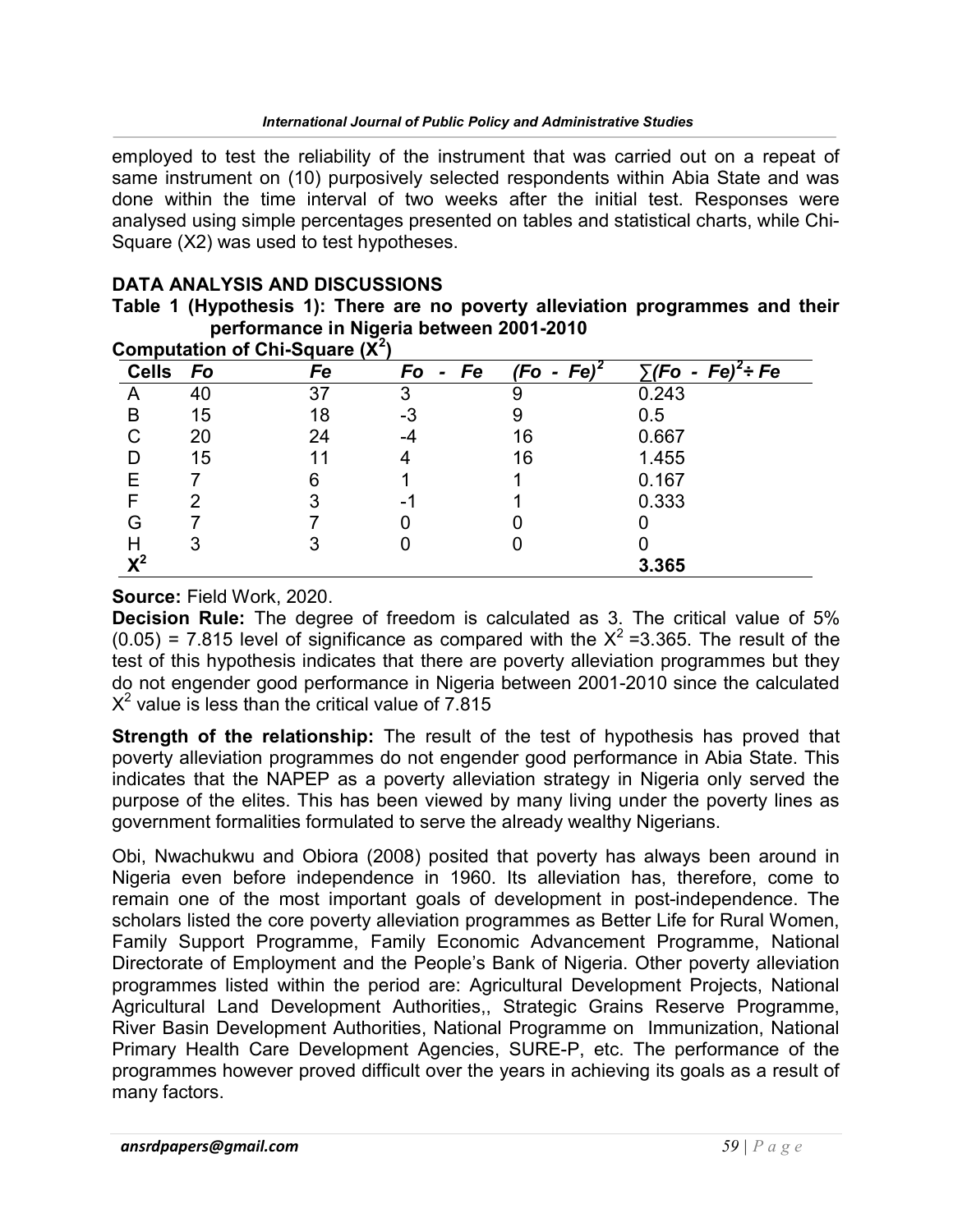Aliyu (2003) in Anyebe (2015) opined that the federal government set up NAPEP in 2001, which replaced PAP. This shows that government was not just trying to alleviate but eradicate poverty in the country. The main areas of NAPEP were categorized into four schemes: Youth Empowerment Scheme (YES), Rural Infrastructure Development Scheme (RIDS), Social Welfare Services Scheme (SOWESS), and National Resources Development and Conservation Scheme (NRCDS). This was a clear demonstration and commitment of civilian administration to address the challenges faced by the poor in the country. However, in spite of the change in name with much money sunk into these programmes, Poverty rate remains high and the living standard continues to decline.

Going by the above, the result of the test of this hypothesis therefore revealed that there are numerous poverty alleviation programmes which are sufficient enough to address the poverty level and improve living conditions of many Nigerians if properly implemented. The performances of these poverty alleviation programmes do not effectively fight urban and rural poverty rather it is an opportunity to enrich the few rich and elites.

| Computation of Chi-Square $(X^2)$ |    |    |         |               |                                |  |
|-----------------------------------|----|----|---------|---------------|--------------------------------|--|
| <b>Cells</b>                      | Fo | Fe | Fo - Fe | $(Fo - Fe)^2$ | ์ <i>(Fo</i><br>- $Fe)^2$ ÷ Fe |  |
|                                   | 35 | 37 | $-2$    |               | 0.108                          |  |
|                                   | 20 | 18 |         |               | 0.222                          |  |
|                                   | 10 |    |         |               |                                |  |
|                                   | 5  | 5  |         |               |                                |  |
|                                   | 25 | 24 |         |               | 0.042                          |  |
|                                   |    |    |         |               | 0.091                          |  |
| ੨                                 |    | 5  |         |               | 0.2                            |  |
|                                   |    |    |         |               |                                |  |
|                                   |    | v2 |         |               | 1.663                          |  |

Table 2: (Test of Hypothesis 2): NAPEP has not contributed to poverty alleviation in Abia State

# Source: Field Work, 2020

**Decision Rule:** The Degree of freedom (df) for the table is calculated as  $(R-1)(C-1) =$  $(2-1)(4-1) = 3$  while a critical value of 5%  $(0.05) = 7.815$  level of significance is used to compare the  $X^2$ =1.663. The result of the test of hypothesis one rejects the hypothesis if the value of  $X^2$  is greater than the critical value. It accepts the hypothesis if  $X^2$  value is less than the critical value. This result revealed that NAPEP has contributed to poverty alleviation in Abia State since the calculated value of  $\mathsf{X}^2$  (1.663) is less than the table or critical value of 7.815

Strength of the relationship: The low value of 1.663 for the chi-square when compare with the critical value of 7.815 at 5% level of significance, indicates that NAPEP has contributed to poverty alleviation in Abia State. In agreement with the result of hypothesis, Idakwoji and Stephen (2003, pgs.64-66) notes that Poverty alleviation programmes has been recognized as an instrument par excellence for effective community development. It is infact a veritable tool for achieving economic prosperity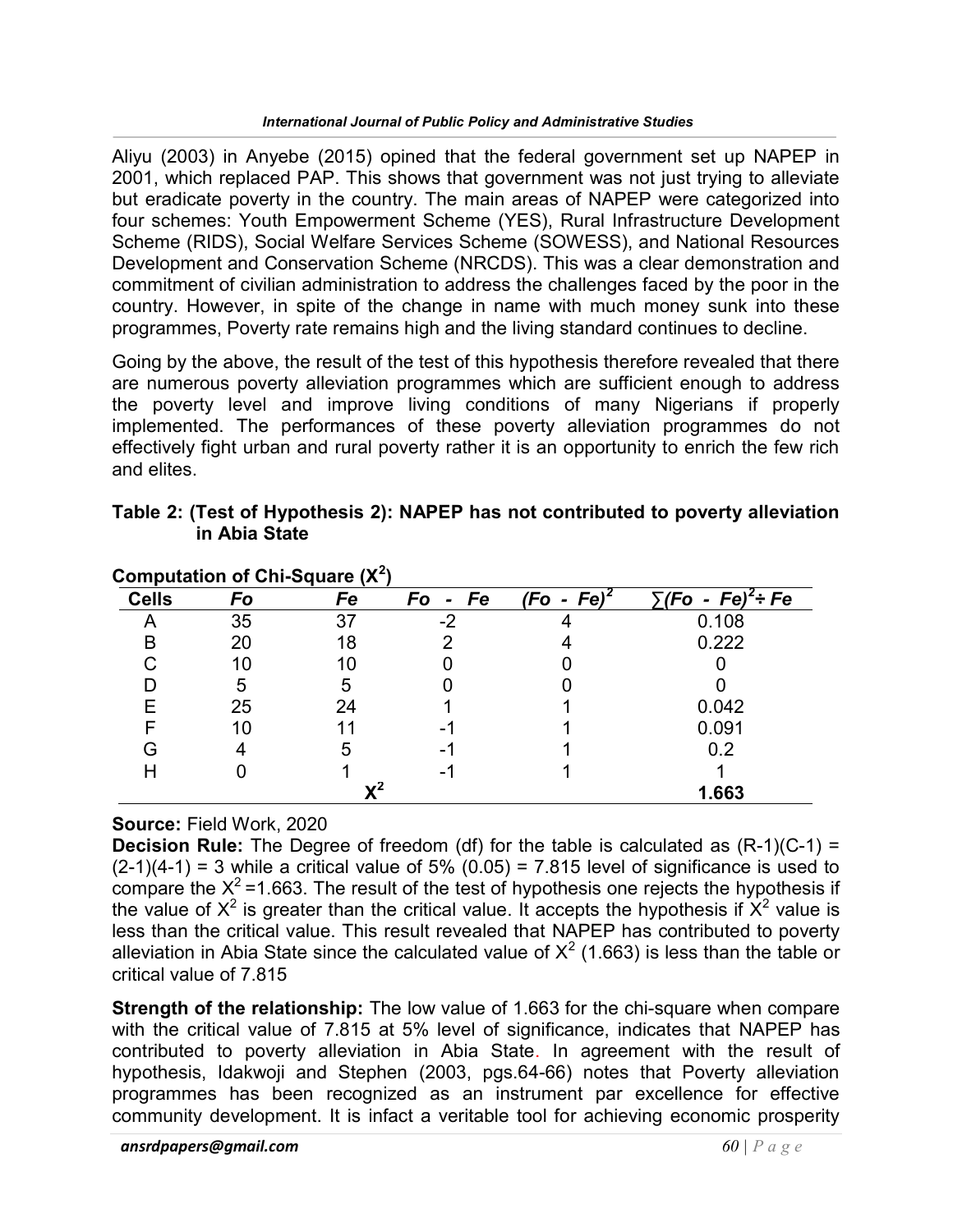and community development. Hence, it could be said that poverty alleviation is a sinequanon to community development. The past governments have no doubt initiated and implemented various poverty alleviation programmes with the aim of reducing poverty to the barest minimum which would unequivocally bring about community development.

Chinsman in Eminue (2005) observes that the introduction of NAPEP has provided relative succour to alleviate poverty in the state. He further stressed that poverty alleviation programmes A huge amount of money has been spent through different agencies for poverty alleviation programmes in Abia State to improve the economic condition of the poor people of the State. The programme has a positive impact on the beneficiaries. The programme is not successful with regard to generation of employment as some activities created regular employment and some others created seasonal employment of the beneficiaries. It is observed that standard of consumption of food, clothing, education, health and other items etc., improved. It revealed that state made an impact in developing the social awareness and living condition of the beneficiaries. The study also reveals that 43.86 per cent of the beneficiary households benefited in this programme as they increased their annual net income assets and savings etc. The incidence of poverty among the beneficiary households declined and the social empowerment of women improved significantly.

Through NAPEP, the NDE has been able to trained more than 2 million unemployed Nigerians, provided business training for not less than 400,000 people including entrepreneurs, vocational training up to 90 different trades, and assistance to more than 40,000 unemployed to set up their own businesses. It has organized labour-based groups through which 160,000 people benefited. Its predicament is worsened by the fact that it has over stretched itself by engaging in skills acquisition, granting of loans, procuring and selling agricultural inputs such as fertilizers. It has succeeded in recovering less than 10% of its loans with resettlement of trained beneficiaries.

Hypothesis 3: There are no problems associated with the implementation of NAPEP in Abia State

| <b>Cells</b>   | Fo | Fe | Fe<br>Fo<br>$\blacksquare$ | Fe <sup>2</sup><br>(Fo - | $\nabla$<br>$Fe)^2$ ÷ Fe<br>$\blacksquare$ |
|----------------|----|----|----------------------------|--------------------------|--------------------------------------------|
| A              | 25 | 22 | 3                          | 9                        | 0.409                                      |
| B              | 15 | 18 | -3                         |                          | 0.5                                        |
|                | 20 |    | 3                          | 9                        | 0.529                                      |
|                | 10 | 13 | -3                         |                          | 0.692                                      |
| E              | 50 | 56 | 6                          | 36                       | 0.643                                      |
| F              | 50 | 44 | 6                          | 36                       | 0.818                                      |
| G              | 45 | 45 |                            |                          |                                            |
|                | 35 | 35 |                            |                          |                                            |
| $\mathsf{X}^2$ |    |    |                            |                          | 3.591                                      |

# Computation of Chi-Square  $(X^2)$

#### Source: field work, 2020

Decision Rule: The degree of freedom is calculated as 3. The critical value of 5%  $(0.05)$  = 7.815 level of significance as compared with the  $X^2$  =3.591. The result of the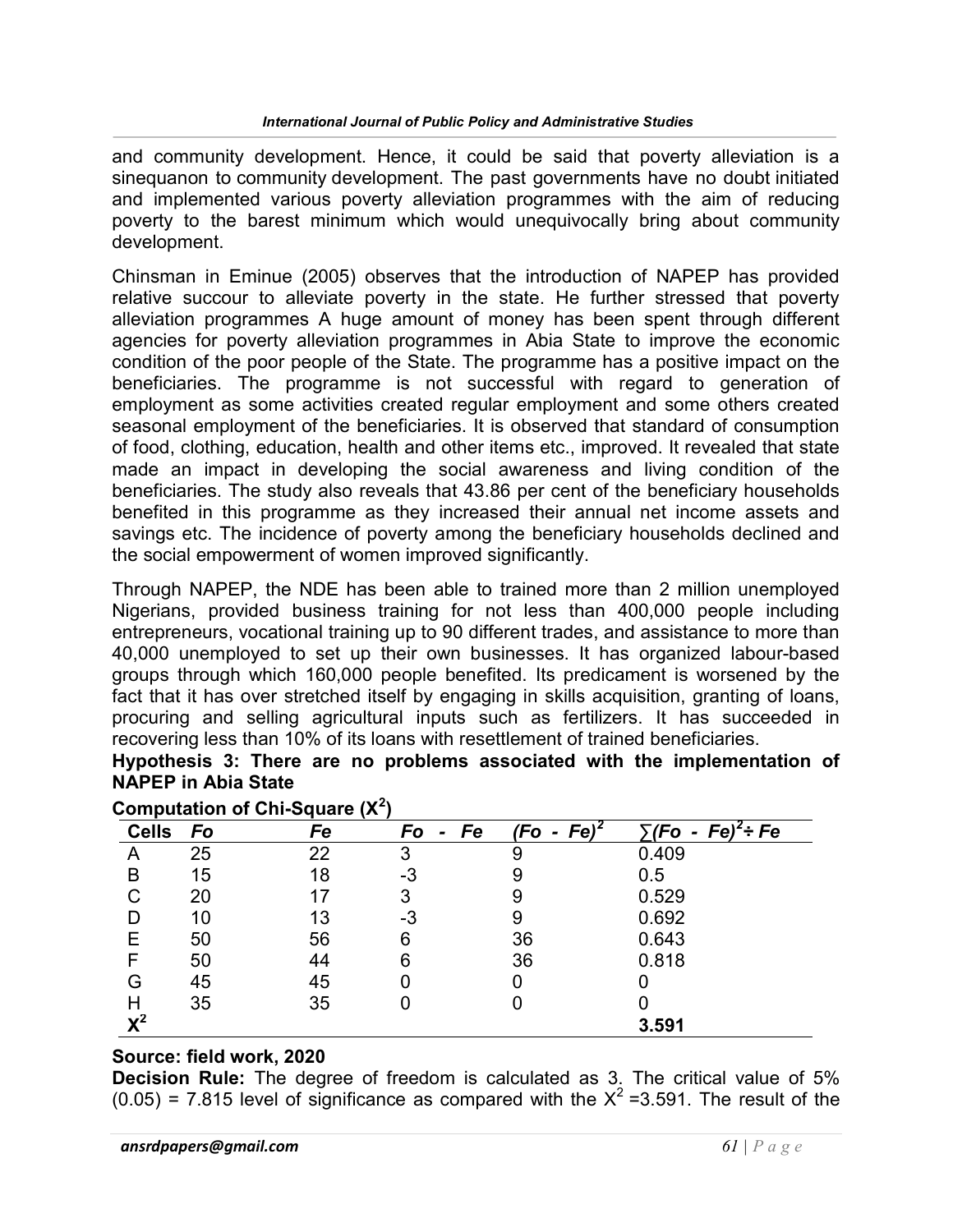test of this hypothesis indicates that there are problems/challenges associated with the implementation of NAPEP in Nigeria since the chi-square value of  $X^2$  (3.591) is less than the critical value of 7.815 at 5% level of significance.

Strength of the hypothesis/relationship: Eminue (2005) in Obi, Nwachukwu and Obiora (2008) opined that Nigeria has experienced waves of poverty alleviation programmes which are of economic dimensions. However, these programmes have many setbacks which have consequently led to non-achievement of the intended objectives. The scholar mentioned the followings: lack of proper focus, inadequate coordination, political instability, unwieldy and expensive scope, lack of executive capacity, corruption and mismanagement, "top-down" rather than "bottom-up" approach, duplication of implementation agencies, micro-credit problems, absence of cost effectiveness in some PAPs, high administrative cost, inadequate funding, slow economic growth, infrastructural inadequacies and macroeconomic and sectoral problems.

Anyebe (2015) averred that in spite of the introduction of NAPEP to address the issue of poverty, poverty is still widespread and severe but varies among the 6 geo-political zones and among the 36 states and FCT. North -West geo- political zone has the highest poverty index (72.2%) while South-East has the lowest (26.7%). Indeed, 75, 727,981 (54.4%) of the country's population live on less than \$1 per day (NAPEP Report, 2009). This is lower than the incidence of 65.6% in 1996 but it was still high and worrisome.

The challenges of poverty which affect more than half of the population and the growing inequality and increasing graduate unemployment remain worrisome. This is in spite of an average economic growth rate of over 6.0%. The issues of growth without employment, growing inequality, high incidence of poverty and the unbaiting unemployment are some of the challenges facing the country (National Assembly Statistical Information, 2009).

The poverty situation became worse when as many as 112 million or 70.0% of Nigerians were living below the poverty line in 2013. An individual is considered poor in Nigeria when he has an availability of less than 137.4 thousand Nigerian Naira (roughly 361 U.S. dollars) per year. The NBS (2019) noted that 40.1 percent of population in Nigeria lived in poverty due to poor performance of the poverty alleviation programmes that is characterized by inflation, poor funding, slow economic growth, infrastructural inadequacies and macroeconomic and sectoral problems.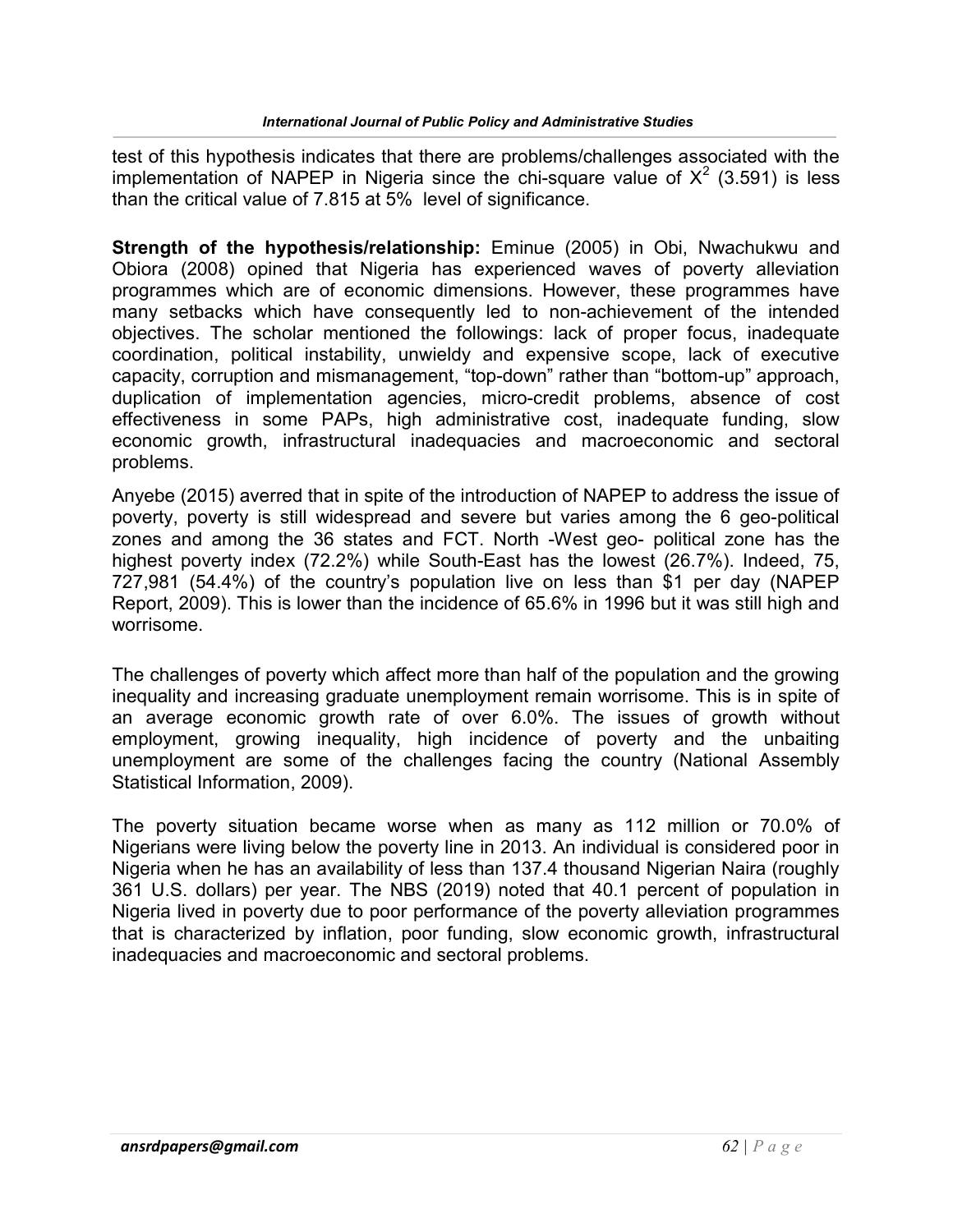Test of hypothesis 4: NAPEP has not been able to empower the youths through skill acquisition programmes in Abia State.

| <b>Cells</b>   | Fo | Fe | Fe<br>Fo | $Fe)^2$<br>(Fo - | $\cdot$ /F <sub>O</sub><br>$Fe)^2$ ÷ Fe<br>- |
|----------------|----|----|----------|------------------|----------------------------------------------|
|                | 25 | 22 | 3        | 9                | 0.409                                        |
| в              | 15 | 18 | -3       |                  | 0.5                                          |
|                | 20 | 17 |          |                  | 0.529                                        |
|                | 10 | 13 | -3       | 9                | 0.692                                        |
|                | 50 | 56 | 6        | 36               | 0.643                                        |
|                | 50 | 44 | 6        | 36               | 0.818                                        |
|                | 45 | 45 |          |                  |                                              |
|                | 35 | 35 |          |                  |                                              |
| $\mathbf{v}^2$ |    |    |          |                  | 3.591                                        |

| Computation of Chi-Square $(X^2)$ |  |
|-----------------------------------|--|
|                                   |  |

#### Source: Field work, 2020

Decision Rule: The degree of freedom is calculated as 3. The critical value of 5%  $(0.05)$  = 7.815 level of significance as compared with the  $X^2$  =3.591. The result of the test of this hypothesis indicates that NAPEP has been able to empower the youths through skill acquisition programmes in Abia State since the chi-square value of  $X^2$ (3.591) is less than the critical value of 7.815 at 5% level of significance.

Strength of the hypothesis/relationship: Osita (n.d) stated that there is improvement in income distribution. Relatively high levels of inequality persist in Nigeria, even where solid growth and a reduction in the average incidence of poverty have occurred. Current high levels of inequality, low human capital development, and the low level of assets held by the poor in Nigeria underline the importance of instituting a pattern of growth beneficial to the poor. Despite these, evidence has shown that economic growth is a powerful means of reducing poverty, not all patterns of growth have the same impact. For example, production incentives that encourage growth in rural areas will likely directly benefit farmers but also indirectly benefit the landless through an increased demand for labour and those involved in agricultural marketing. Labour-intensive agricultural growth is particularly important for poverty reduction because agriculture in Nigeria provides employment for up to 70 percent of the labour force.

Most Abian youths were given access to agricultural loans to help assuage the poverty effects of the dwellers. A different set of strategy was adopted to reduce their poverty, such as increased access to productive assets and technologies to increase the productivity of activities they typically perform. A restructuring of FEAP also benefit the youths in raising their level of economic activities and income, enhancing access of small scale farmers and traders (particularly women) to credit, improving rural infrastructure, and generating and applying better production technologies are important measures for poverty alleviation. Also, the rural people have lead productive and enjoyable lives, and therefore, to participate actively in various social-economic activities, they also need better access to education, health and water supply services. The effect of growth on poverty is measured by the extent to which national growth in income helps to reduce the national measure of poverty. This growth elasticity depends on the ability of the poor